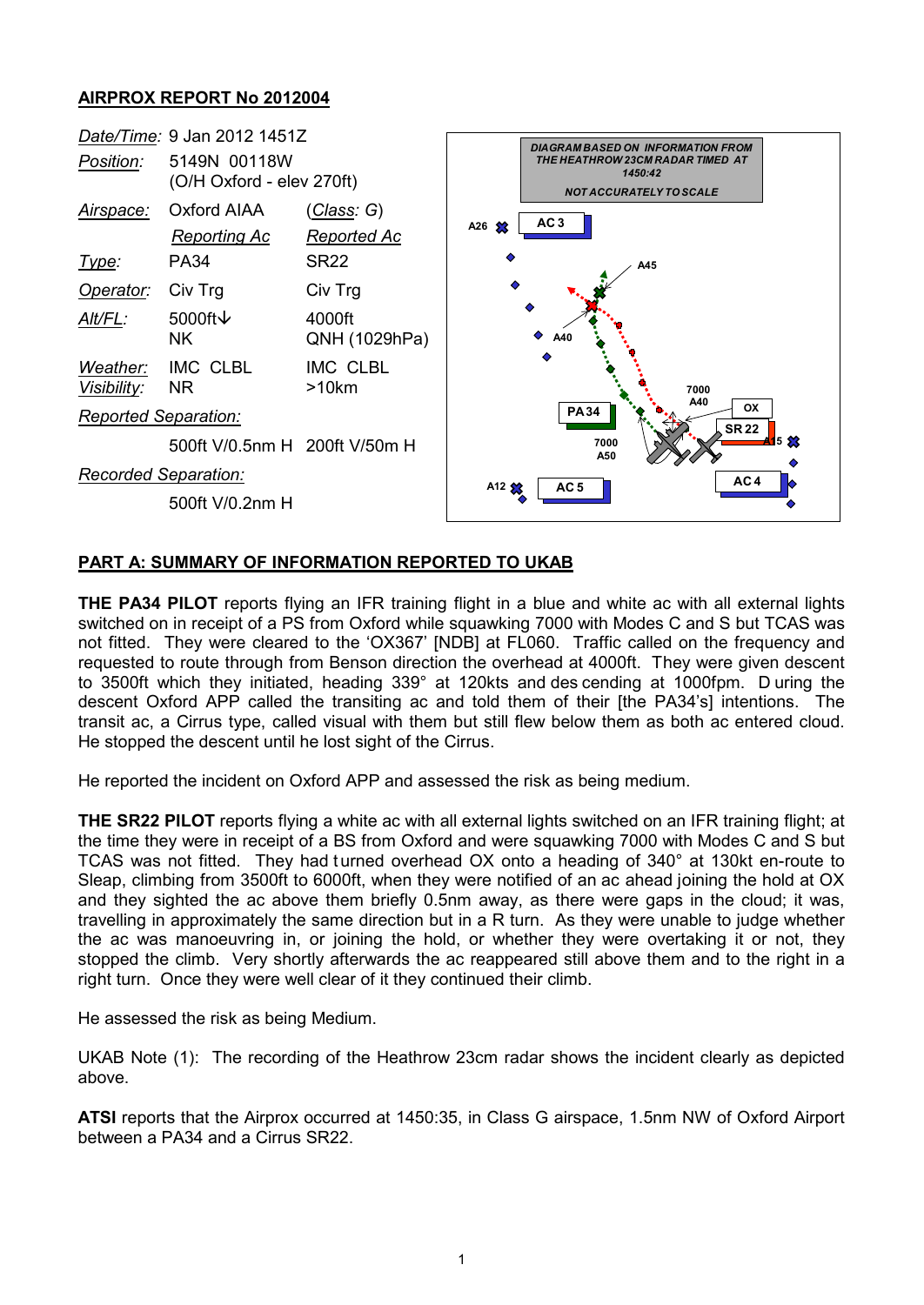The PA34 was operating an IFR training flight inbound to Oxford Airport from Gloucester Airport and in receipt of a PS from Oxford APP. The SR22 was on training flight operating IFR from Denham to Sleap and in receipt of a BS, also from Oxford APP.

The Oxford controller was providing an Approach Control Service together with a trainee, without the aid of surveillance equipment. The traffic levels were reported as medium with overall workload as medium-high. The trainee was an ex perienced controller, new to the unit and under going unit training prior to a unit endorsement examination.

ATSI had ac cess to RTF and area radar recordings together with written reports from the Oxford controller and both pilots. The controller's recollection of the precise sequence of events was unclear.

[ATSI Note (1): The controller's initial written report incorrectly included details of the SR22's earlier flight from Sleap to Denham. The correct flight progress strip (FPS) was not available.

The RAF Brize Norton and Oxford METARs were:

METAR EGVN 091450Z 26007K T 9999 FE W014 BKN022 11/08 Q1029 WHT TEMPO SCT012 GRN= EGTK (Met-observation) 091450Z 25010KT 9999 BKN021 11/08 Q1028 (QFE 1018)

The PA34, approaching from the W, contacted Oxford APP at 1444:38, reporting at FL060; the controller cleared it to the OX (NDB) at FL060 and instructed the pilot to report entering the hold. Information Papa was current with a QNH of 1028. This was correctly acknowledged by the PA34 pilot.

At 1445:43, the SR22 contacted Oxford APP reporting, *"….en-route from Denham to Sleap routeing via your overhead we're er four thousand feet one zero two eight this time just cleared the er Benson MATZ er ten miles to run to your overhead request a Basic Service and er er approval for your overhead (SR22) C/S*"; the controller replied, *"(SR22) C/S Basic Service report overhead".*

At 1447:02, the PA34 pilot reported entering the hold at FL060. [ATSI Note (2): The controller's flight progress strip showed the PA34 entering the hold at 1450]. The controller replied, *"(PA34) C/S descend to alt three thousand five hundred feet the QNH is one zero two eight report leaving Flight Level six zero,"* which was acknowledged by the PA34 pilot.

At 1449:01, the PA34 pilot reported leaving FL060 and t he controller instructed the pilot to report reaching 3500ft.

At 1449:40, the SR22 pilot reported, *"…turning in the overhead northwest bound."* The controller instructed the SR22 pilot, *"..report when you wish to leave the frequency".* 

At 1449:50, the SR22 pilot requested climb to FL060 and the Oxford controller responded, *"(SR22) C/S roger just be advised there is traffic a P A thirty four just left flight level six zero descending to alt three thousand five hundred feet inbound to the Oscar Xray hold";* the SR22 pilot replied, *"Roger we are visual with that traffic (SR22) C/S we're in his six o'clock low".* The radar recording shows both ac tracking NW, the SR22 overhead Oxford indicating 4000ft, with the PA34 indicating alt 4900ft and in the SR22 ac's 12 o'clock at a range of 0.4nm.

At 1450:07 the controller passed TI to the PA34, *"(PA34) C/S just passing through the Oxford overhead is a Cirrus S R twenty two four thousand feet climbing flight level six zero",* the PA34 pilot acknowledged, *"(PA34) C/S"* and the controller asked, "(*PA34) C/S have you entered the Oscar Xray hold",* the PA34 pilot replied, *"Standby (PA34) C/S".*

At 1450:32, radar recording shows the PA34 commencing a right turn indicating alt 4500ft with the SR22 crossing from right to left indicating 4000ft; both ac maintain their respective levels and their tracks cross at 1450:35.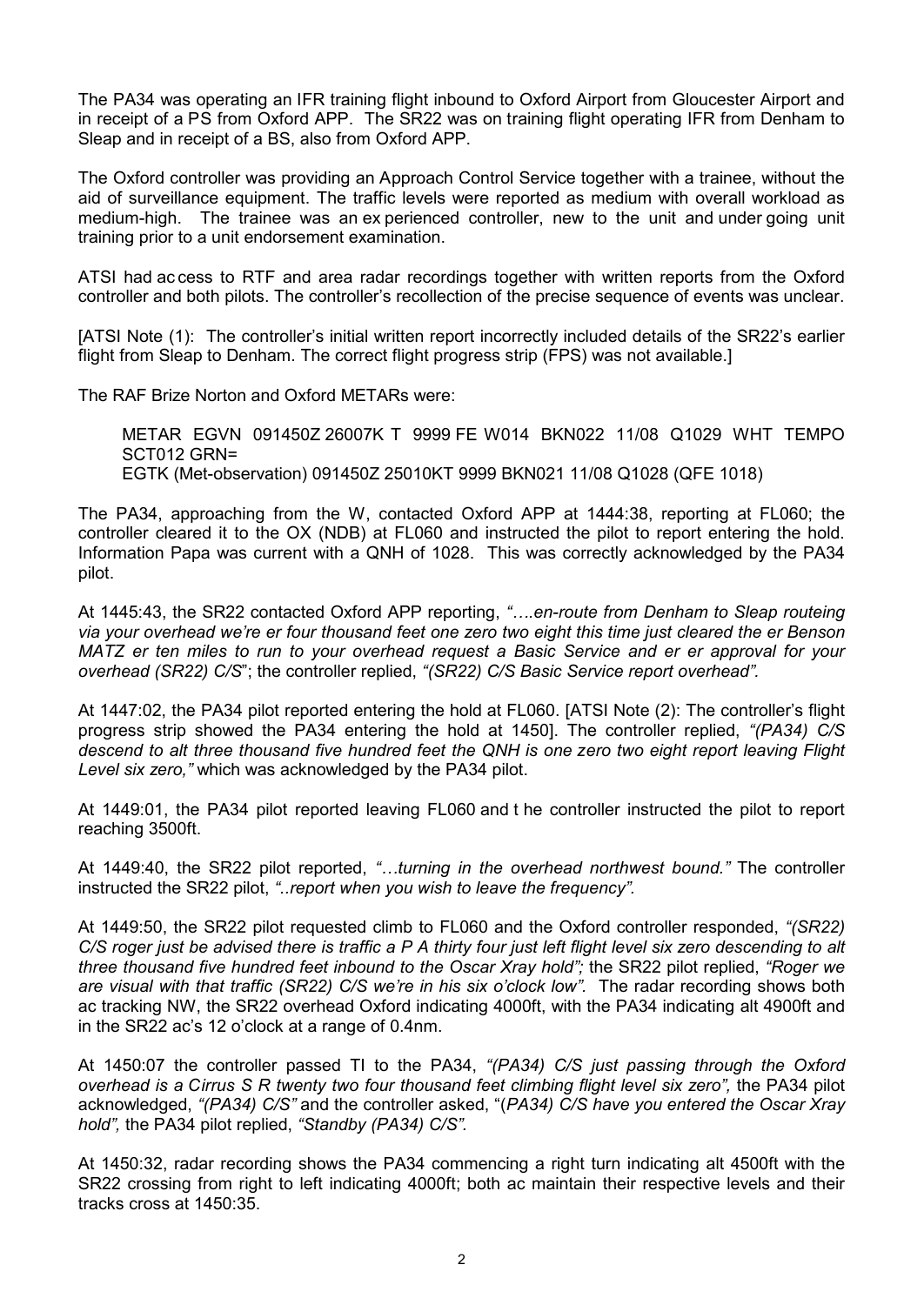At 1450:54, the PA34 pilot transmitted, *"(PA34) C/S er AIRPROX time one four five zero".* This was acknowledged by the controller and the pilot added that he would discuss when on the ground. The PA34 subsequently reported on RTF, *"…as we were descending in the hold he j ust flew right underneath us we both disappeared into cloud together…."*

The PA34 pilot's report indicated that he was aware of traffic on frequency asking to route via the overhead at 4000ft from the Benson direction and reported sighting the SR22 ac and stopping the descent prior to both ac entering cloud.

The SR22 pilot's report indicated flying IFR and confirmed sighting the PA34 ahead and above. The SR22 pilot stopped the climb.

The controller felt sure that TI had been passed much earlier than was the case. She indicated that the combination of medium/heavy workload together with an increased confidence in the experienced trainee, may have contributed to the passing of late TI and the incorrect time shown on the FPS. She was content that once TI had been passed, the SR22 had sighted the PA34 ahead and above.

The controller had indicated a presumption that the SR22 had been VFR, which was reflected in his report. With hindsight the controller expressed being uncomfortable knowing that the SR22 had been IFR and IMC, when a more appropriate PS would have been available to the pilot.

The controller was asked about the discrepancy regarding the PA34 ac's 'hold entry time' shown on the FPS as '50' when it should have been '47' and the confusion this had caused. She reasoned that this time had not initially been annotated, but later at '50', remembered that the ac had reported taking up the hold. At the same time the pilot was asked to confirm that he had entered the hold. The controller was not sure if this had been a factor in the late passing of TI.

The PA34 ac was IFR and in receipt of a PS from Oxford APP; the controller was therefore required to pass TI to the pilot if a confliction was considered to exist. Due to a combination of increased workload and c ontroller training, such TI was passed later than would have been ex pected, but nevertheless resulted in both pilot's acquiring a visual sighting and taking appropriate action. Had TI been passed earlier, it was considered likely that this would have aided the PA34 pilot's situational awareness and may have allowed the pilot to take earlier deconfliction action. CAP774, UK Flight Information Services, Chapter 5, Page 2, Paragraph 5, states:

'The controller shall provide TI, if it is considered that a confliction may exist, on ac being provided with a B asic Service and t hose where TI has been pas sed by another ATS unit; however, there is no requirement for deconfliction advice to be passed, and the pilot is wholly responsible for collision avoidance. The controller may, subject to workload, also provide TI on other ac participating in the Procedural Service, in order to improve the pilot's situational awareness.'

The SR22 pilot operating IFR became IMC whilst in receipt of a B S. It may have been m ore appropriate for the pilot to have requested a PS, enabling the controller to provide the deconfliction minima between IFR flights in IMC. The controller passed a warning to the SR22 pilot as it passed overhead the airfield and resulted in the pilot acquiring a visual sighting of the PA34. CAP774, UK Flight Information Services, Chapter 2, Page 1, Paragraph 1, 3 and 5, state:

'A Basic Service is an ATS provided for the purpose of giving advice and information useful for the safe and ef ficient conduct of flights. This may include weather information, changes of serviceability of facilities, conditions at aerodromes, general airspace activity information, and any other information likely to affect safety. The avoidance of other traffic is solely the pilot's responsibility.'

'Service is available under IFR or VFR and in any meteorological conditions.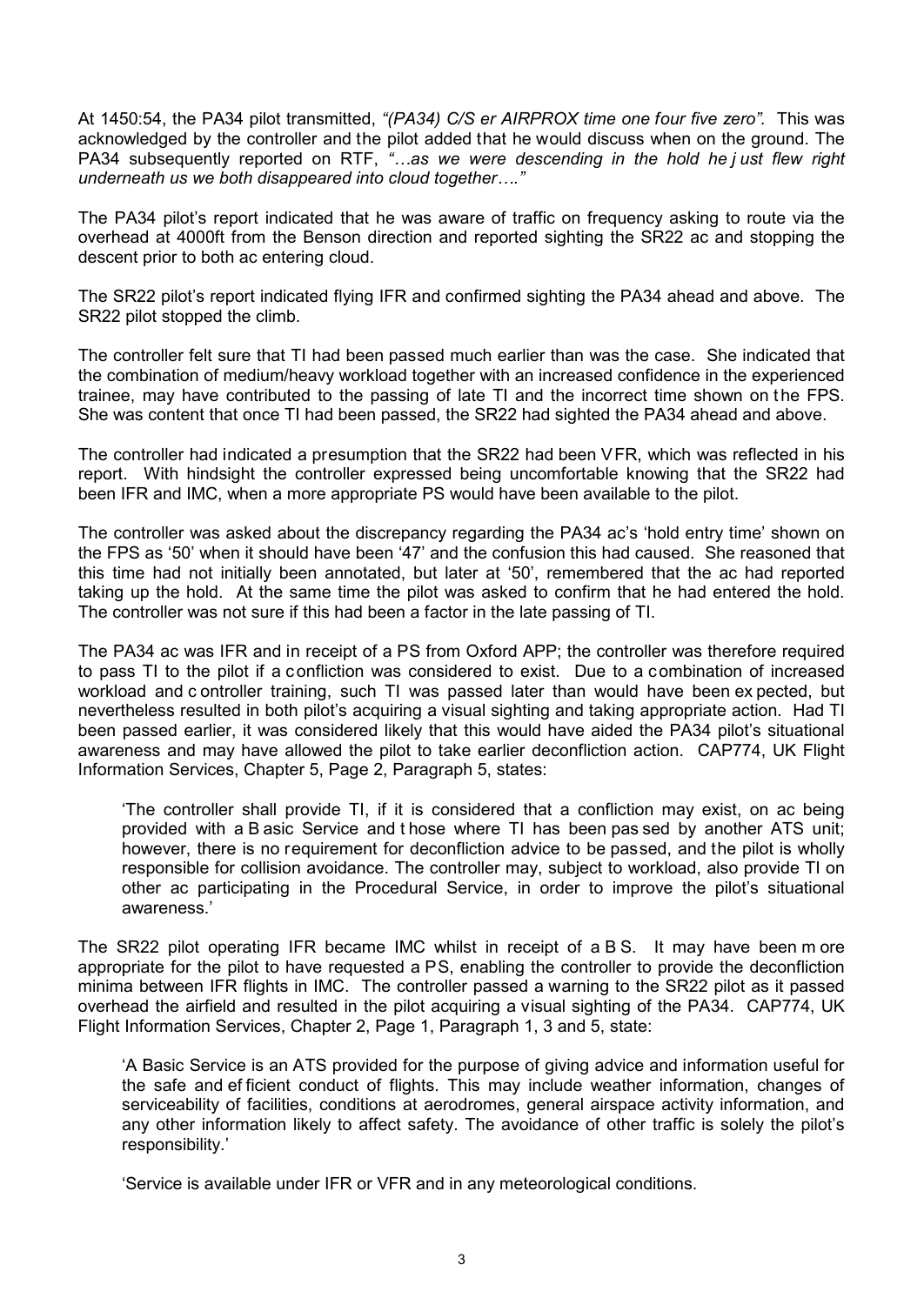Pilots should be aware that Basic Service might not be appropriate for flights in IMC when other services are available.

Pilots should not expect any form of TI from a controller/FISO, as there is no such obligation placed on the controller/FISO under a Basic Service outside an Aerodrome Traffic Zone (ATZ), and the pilot remains responsible for collision avoidance at all times. However, on i nitial contact the controller/FISO may provide TI in general terms to assist with the pilot's situational awareness. This will not normally be updated by the controller/FISO unless the situation has changed markedly, or the pilot requests an update. A controller with access to surveillancederived information shall avoid the routine provision of TI on specific ac, and a pi lot who considers that he requires such a r egular flow of specific TI shall request a T raffic Service. However, if a controller/ FISO considers that a definite risk of collision exists, a warning may be issued to the pilot.'

CAP774, UK Flight Information Services, Chapter 1, Page 1, Paragraph 2, states:

'Within Class F and G airspace, regardless of the service being provided, pilots are ultimately responsible for collision avoidance and terrain clearance, and t hey should consider service provision to be constrained by the unpredictable nature of this environment. The Class F and G airspace environment is typified by the following:

• It is not mandatory for a pilot to be in receipt of an ATS; this generates an unknown traffic environment;

- Controller/FISO workload cannot be predicted;
- Pilots may make sudden manoeuvres, even when in receipt of an ATS'.

The Airprox occurred in the vicinity of the Oxford OX-NDB hold between two ac operating IFR. The PA34 was in receipt of a PS and the SR22 was in receipt of a BS. The controller passed late TI, which nevertheless resulted in the two pilots acquiring a visual sighting of each other, enabling them to take appropriate action to stop their respective descent and climb.

A number of factors were considered to have been contributory factors:

- i. The late passing of TI to the PA34.
- ii. The controller training and increased workload was considered to have been a contributory factor in the late passing of TI and uncertainty about the time the PA34 entered the hold.
- iii. The SR22 was operating IFR/IMC and in receipt of a BS when it may have been more the appropriate for the pilot to have requested a PS.

## **PART B: SUMMARY OF THE BOARD'S DISCUSSIONS**

Information available included reports from the pilots of both ac, transcripts of the relevant RT frequency, radar recordings, reports from the air traffic controller involved and a report from the appropriate ATC authorities.

The Board noted that this incident took place in Class G airspace where, regardless of whether they are operating under VFR or IFR and whether or not they are in a published instrument procedure, pilots are required to see and avoid other ac. That being the case, Members strongly advised pilots to make use of a radar based ATC service, preferably a DS, if they are flying in IMC. If no radarbased service is used, in IMC pilots are generally unable to fulfil their 'see and avoid' responsibility. Members observed that the PA34 pilot operating under a PS in the Oxford instrument pattern was concerned that the SR22 did not avoid him. While it could be argued that good airmanship would have been for the SR22 to either have (preferably) requested a DS or TS from the local LARS unit, Brize Norton, or if for any reason this was not available, a PS from Oxford thus allowing the respective controllers to provide a deg ree of co-ordination or separation. The CAA ATC Advisor, however, pointed out the CAP774 provision that: